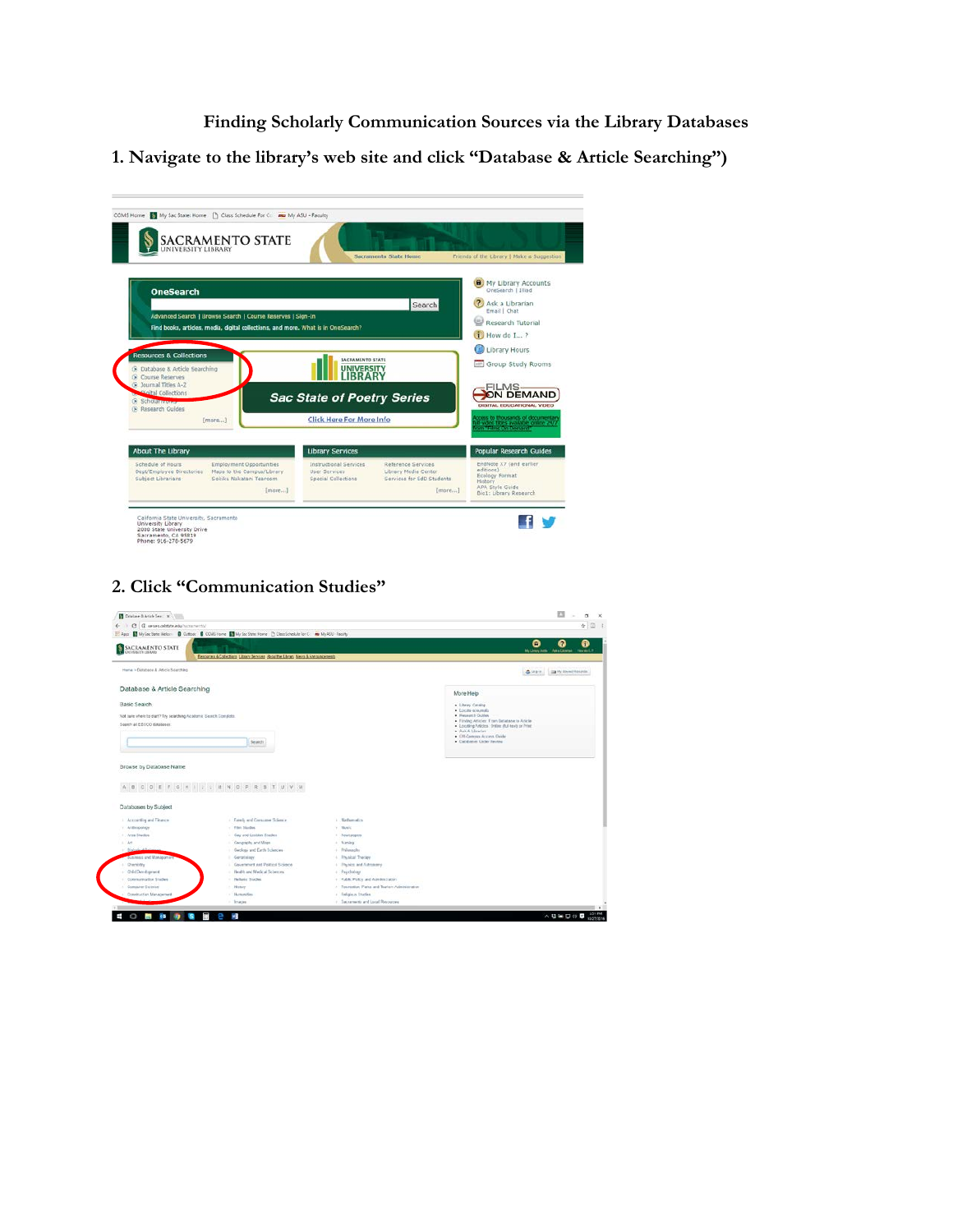**3. Choose a Database.** Communication & Mass Media Complete has most relevant journals, but the two probably overlap. Start with one and try the other if you can't find the material you need.



## **4. Familiarize yourself with the search options**

|                       |                                                         | ← → C   ① eds.b.ebscohost.com/ehost/search/advanced?sid=8c5d6c3b-2fab-44fa-9d3a-c5903bb3c583%40sessionsngr102&vid=0&hid=113      |                             |                                      |                                                  |               |  |                                                               | ia.<br>Ý. |
|-----------------------|---------------------------------------------------------|----------------------------------------------------------------------------------------------------------------------------------|-----------------------------|--------------------------------------|--------------------------------------------------|---------------|--|---------------------------------------------------------------|-----------|
|                       |                                                         | [1] Apps [3] My Sac State: Welcom [3] Outlook [3] CDMS Home [3] My Sac State: Home [3] Class Schedule For C= na My ASU + Faculty |                             |                                      |                                                  |               |  |                                                               |           |
| <b>New Search</b>     |                                                         | Publications Cited References Thesaurus More +                                                                                   |                             |                                      |                                                  |               |  | Sign in E Folder Preferences Languages - Ask a Librarian Help |           |
|                       |                                                         | Searching: Communication & Mass Media Complete Choose Databases                                                                  |                             |                                      |                                                  |               |  | University Library, Sacramento                                |           |
| ╱<br><b>EBSCOhost</b> |                                                         |                                                                                                                                  | Select a Field (optional) * | $\left( 7\right)$<br>Clear<br>Search |                                                  |               |  |                                                               | State     |
|                       |                                                         | Please enter search term(s).                                                                                                     |                             |                                      |                                                  |               |  |                                                               |           |
|                       | $AND -$                                                 |                                                                                                                                  | Select a Field (optional) - |                                      |                                                  |               |  |                                                               |           |
|                       | $AND -$                                                 |                                                                                                                                  | Select a Field (optional) = | $(+)$                                |                                                  |               |  |                                                               |           |
|                       |                                                         | Basic Search Advanced Search Search History                                                                                      |                             |                                      |                                                  |               |  |                                                               |           |
|                       |                                                         |                                                                                                                                  |                             |                                      |                                                  |               |  |                                                               |           |
|                       | <b>Search Options</b>                                   |                                                                                                                                  |                             |                                      |                                                  |               |  | Reset                                                         |           |
|                       |                                                         |                                                                                                                                  |                             |                                      |                                                  |               |  |                                                               |           |
|                       |                                                         | Search Modes and Expanders                                                                                                       |                             |                                      |                                                  |               |  |                                                               |           |
|                       | Search modes (?)<br>Boolean/Phrase                      |                                                                                                                                  |                             |                                      | Apply related words<br>Ð                         |               |  |                                                               |           |
|                       | Eind all my search terms                                |                                                                                                                                  |                             |                                      | Also search within the full text of the articles |               |  |                                                               |           |
|                       | Find any of my search terms<br>SmartText Searching Hint |                                                                                                                                  |                             |                                      | 日                                                |               |  |                                                               |           |
|                       |                                                         |                                                                                                                                  |                             |                                      | Apply equivalent subjects                        |               |  |                                                               |           |
|                       |                                                         |                                                                                                                                  |                             |                                      | 11                                               |               |  |                                                               |           |
|                       | Limit your results                                      |                                                                                                                                  |                             |                                      |                                                  |               |  |                                                               |           |
| Full Text             |                                                         |                                                                                                                                  |                             |                                      | References Available                             |               |  |                                                               |           |
| 日                     |                                                         |                                                                                                                                  |                             |                                      | 自                                                |               |  |                                                               |           |
|                       |                                                         | Scholarly (Peer Reviewed) Journals                                                                                               |                             |                                      | Published Date                                   |               |  |                                                               |           |
| 日                     |                                                         |                                                                                                                                  |                             |                                      | $-146$ onth<br>Month<br>v Year<br>v Year         |               |  |                                                               |           |
|                       | Publication                                             |                                                                                                                                  |                             |                                      | Publication Type                                 |               |  |                                                               |           |
|                       |                                                         |                                                                                                                                  |                             |                                      | WH                                               |               |  |                                                               |           |
|                       |                                                         |                                                                                                                                  |                             |                                      | Academic Journal<br>Book                         |               |  |                                                               |           |
|                       |                                                         |                                                                                                                                  |                             |                                      | Conference Paper                                 |               |  |                                                               |           |
|                       | Document Type                                           |                                                                                                                                  |                             |                                      | Language                                         |               |  |                                                               |           |
| AII<br>Abstract       |                                                         |                                                                                                                                  |                             |                                      | WIL<br>Catalan                                   |               |  |                                                               |           |
| Article               |                                                         |                                                                                                                                  |                             |                                      | Chinese                                          |               |  |                                                               |           |
|                       | Author Biography                                        |                                                                                                                                  |                             |                                      | Croatian                                         |               |  |                                                               |           |
|                       | Number of Pages                                         |                                                                                                                                  |                             |                                      | Image Quick View                                 |               |  |                                                               |           |
| Ali                   | $\mathbf{v}$                                            |                                                                                                                                  |                             |                                      | $\bigcirc$                                       |               |  |                                                               |           |
|                       |                                                         |                                                                                                                                  |                             |                                      | Image Quick View Types                           |               |  |                                                               |           |
|                       |                                                         |                                                                                                                                  |                             |                                      | Elack and White Photograph                       | Chart         |  |                                                               |           |
|                       |                                                         |                                                                                                                                  |                             |                                      | Color Photograph                                 | (III) Diagram |  |                                                               |           |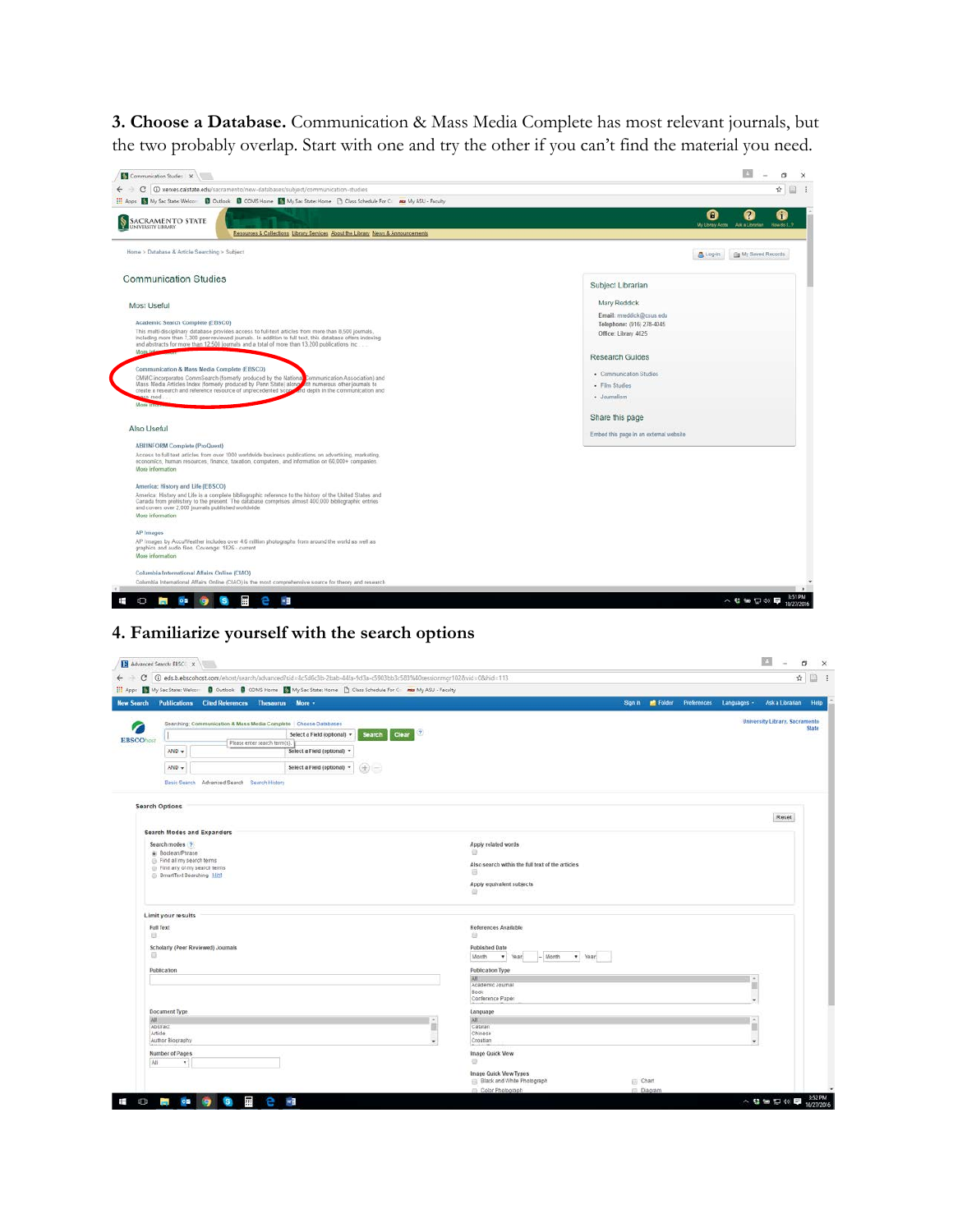**5. Enter search terms in the appropriate boxes**, in quotations if your term has more than one word. Below I'm searching "work life balance" AND "organizational communication" to limit the results to material that pertains specifically to organizational communication. Searching just "work life balance" will net sources related to the discipline that may not be as relevant to my project.

I also check the "full text" and "scholarly" sources boxes to limit results that include the entire article and are also scholarly and peer-reviewed.

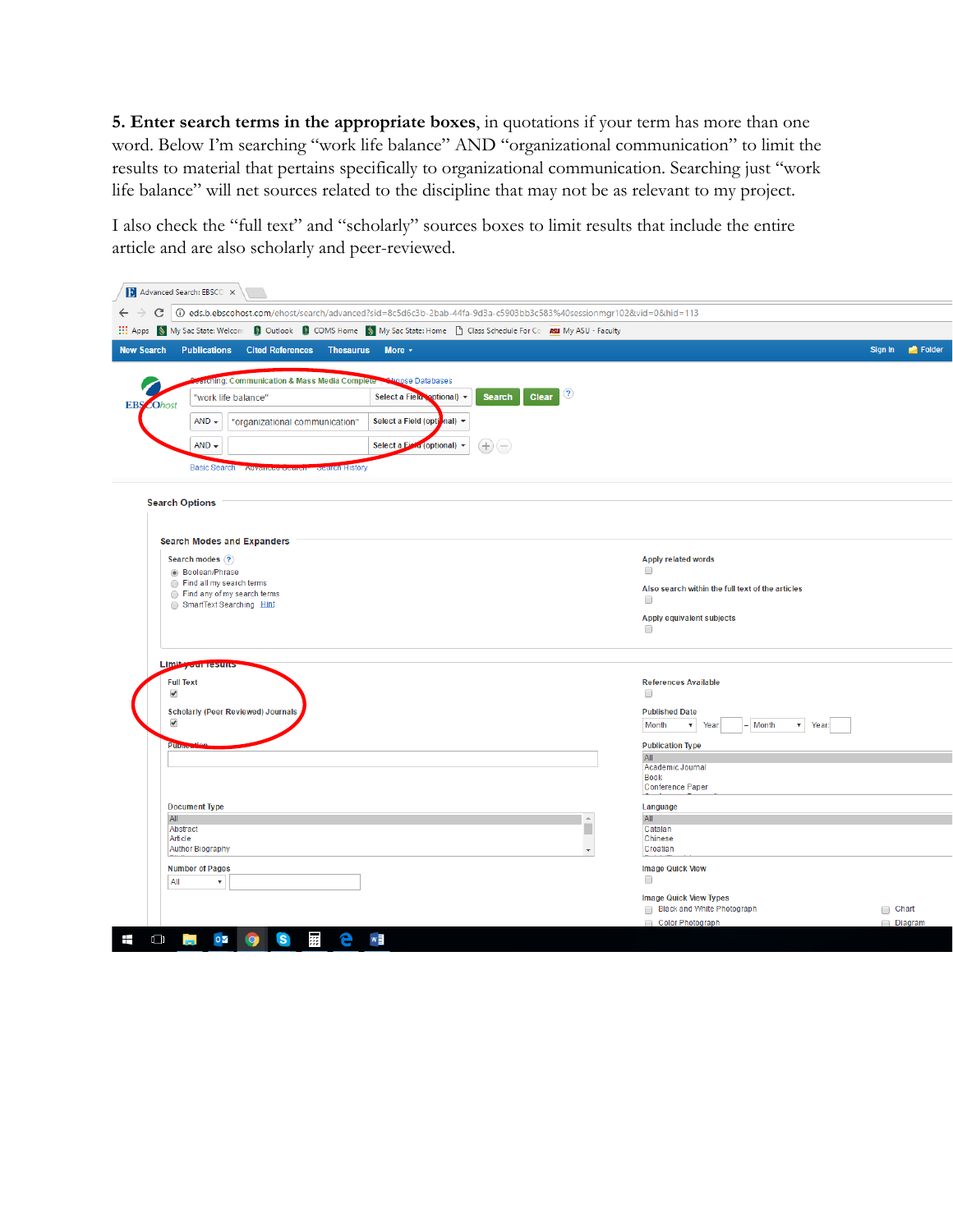|                                                                                                                                  |                                     | New Search Publications Cited References Thesearce More .<br>Spite:                                                                                                                                                                                                                                                                                                                                                                                                                                                                                                                         | E Foker Professions Languages > Ask a Ubrarian | Halp                                        |
|----------------------------------------------------------------------------------------------------------------------------------|-------------------------------------|---------------------------------------------------------------------------------------------------------------------------------------------------------------------------------------------------------------------------------------------------------------------------------------------------------------------------------------------------------------------------------------------------------------------------------------------------------------------------------------------------------------------------------------------------------------------------------------------|------------------------------------------------|---------------------------------------------|
| <b>EBSCO</b> NSH                                                                                                                 | "work life balance"                 | Searching Communication & Moss Media Complete Chocoa Datebases<br>Sciecta Field (optional) =<br><b>Search</b><br>Clear:                                                                                                                                                                                                                                                                                                                                                                                                                                                                     |                                                | University Library, Secretaristic<br>Starte |
|                                                                                                                                  | $100 - 1$<br>$ABD =$                | Salect a Fight (optional) +<br>"organizational communication"<br>V (MAO300112041 + 2014)                                                                                                                                                                                                                                                                                                                                                                                                                                                                                                    |                                                |                                             |
|                                                                                                                                  | <b>Danic Deal</b>                   | cold Search Dearch Hoton a                                                                                                                                                                                                                                                                                                                                                                                                                                                                                                                                                                  |                                                |                                             |
| <b>Refine Results</b>                                                                                                            |                                     | Search Results: 1 - 8 of 8<br>Relevance - Page Optom - 120 State +                                                                                                                                                                                                                                                                                                                                                                                                                                                                                                                          |                                                |                                             |
| Current Search<br>Boolean/Phrase:<br>"work like behavior" AND<br>Torbon East on all<br><b>LUMPRALA</b><br>Lien Ross<br>Full Test | п                                   | 1 Transcending Work-Life Tensions: A Annanational Feminist Analysis of Work and Gender in the Middle East, North Africa, and<br>India.<br>And Helen-Hart Rose Warner's Budles in Communication 2015, Vol. 36 Issue 3, a775-294-72s, DCr. 18.1890/07491499-2015 1003838.<br>By O'Colstea Barry 1979<br>Saporter LAMMUNICATION in promisiners - Research: REMINISM WORK-Re balance - Research: WTERSECTION/LITY (Sociol Stencos) - Research / REMINIST their - Research MDDLE<br>East<br>Academic<br>Critical Hollenships (7.8)<br>Jeans<br><b>EXICO THE REAL TERRITORY</b><br>N. PlanXMenter | $19.7 - 12.7$                                  |                                             |
| sonoigni (Feet<br>Regissrach Jaugush.<br>Limit To<br>W. FullTed                                                                  | ۰                                   | 2. The Work and Life of Young Professionals: Rationale and Strategy for Balance.<br>By Schultz Recore J. Hoffman, Mary E. Practicus, Arty J. Barnheim Co., Arty L. Qualitative Reserve Reports in Communication: 2012. Vol. 13 Bldge 1, p44-52, Sb. DOC<br>18.1000/17 459 A35, 2012 7:02:28<br>ш<br>Subjects: Communication in expandrations. Qualitative research. Work 48e fasketes - Research: Professional employmes, Young recibers, Single people.<br>Acapeatic<br>The cost can be a crossing<br>Flam X Mentis<br>Jaumel                                                              | 运加                                             |                                             |
| <b>E. References Australia</b><br>Journals<br>2027 Publication Date:<br><b>Show Muse</b><br>Colinas set                          | A Scholarly Pear Routeved L<br>2815 | 1 Explicating Creativity and Design: The Nature and Meaningfulness of Work in Mad Men.<br>By Record Fallice M. O'Febrar, Sury Weders Journal of Communication, Jan/N-b7013, Vol 37 Issue 1, aS4-71 18p DOI: 10 1683/13570314.2012 747558<br>Satischi: COMMUNICATION in promiselent: POPULAR culture WORK 4th betance: CREATIVE directors (Mass media industry) PROFESSIONALISM: ATTITUDES toured work: MAD Men (TV)<br>stegram)<br>Academic<br>Client References: INTO Tanks Client in this Detablish: ITU<br><b>JAMESEE</b><br>The PDF Full Text (501HB)                                   | ph Bs                                          |                                             |
| Source Types<br>- At Retutts<br>[1] Anademic Josemals (8).                                                                       |                                     | + Reconstructing the "Work Ethic" through Medicalized Discourse on Workaholism,<br>By Ruccol, Laug D. Journal of Applied Commissionbes Research, Aug2012, Vol. 41 (sea) 3, £275-202, T89-DOI, 10,10800000882-2013 \$25046<br>National STRUCTURATION there; WORKAHOLISM WORKAHOLICS; CEALITY of work life WORK environment WORK 49 Balance; COCUPATIONAL adaptation<br>Cled References (15)<br>Academic<br>State of the fact (1200)<br>M. Plant Membre<br><b>Jackson</b>                                                                                                                     | 武服                                             |                                             |
|                                                                                                                                  |                                     | 4. Documenting Gratitude as a Practice in Positive Scholarship                                                                                                                                                                                                                                                                                                                                                                                                                                                                                                                              | <b>IZI Bo</b>                                  |                                             |

**6. Sift through results.** My initial search returns 8 sources. Probably not enough variety.

**7. Play with search terms.** The second time, I tried "work life" instead of "work life balance," and kept "organizational communication." My search now has 26 results.

| c<br>Apos                                                                                            |                     |        |                                                                 |                                                      | (D) eds.b.ebscohost.com/ehost/resultsadvanced/tid=8c5d6c3b-2bab-44fa-9d3a-c5903bb3c583%40sessionmgr1028vid=4Bhid=1138bquery=('work+life'')+AND+('organizational+communication')8bdata=JmRiPXVmsCZjbGkwPUZUJmNsdj ;<br>My Sac State: Welcom <b>D</b> Outlook <b>D</b> COMS Home <b>CO</b> My Sac State: Home <b>CO</b> Class Schedule For Cm and My ASU - Faculty                                                                                                                                             |                            |                            |                                |
|------------------------------------------------------------------------------------------------------|---------------------|--------|-----------------------------------------------------------------|------------------------------------------------------|--------------------------------------------------------------------------------------------------------------------------------------------------------------------------------------------------------------------------------------------------------------------------------------------------------------------------------------------------------------------------------------------------------------------------------------------------------------------------------------------------------------|----------------------------|----------------------------|--------------------------------|
| <b>New Search</b>                                                                                    | <b>Publications</b> |        | <b>Cited References Thesaurus</b>                               | More -                                               |                                                                                                                                                                                                                                                                                                                                                                                                                                                                                                              | <b>P</b> Folder<br>Sign In | Preferences<br>Languages . | Help<br>Ask a Librarian        |
|                                                                                                      |                     |        | Searching: Communication & Mass Media Complete Choose Databases |                                                      |                                                                                                                                                                                                                                                                                                                                                                                                                                                                                                              |                            |                            | University Library, Sacramento |
| <b>EBSCOhost</b>                                                                                     | "work life"         |        |                                                                 | Select a Field (optional) -<br>Search<br>Clear       |                                                                                                                                                                                                                                                                                                                                                                                                                                                                                                              |                            | <b>State</b>               |                                |
|                                                                                                      | $AND -$             |        | "organizational communication"                                  | Select a Field (optional) +                          |                                                                                                                                                                                                                                                                                                                                                                                                                                                                                                              |                            |                            |                                |
|                                                                                                      | $AND -$             |        |                                                                 | Select a Field (optional) +                          | $+ -$                                                                                                                                                                                                                                                                                                                                                                                                                                                                                                        |                            |                            |                                |
|                                                                                                      | Basic Search        | Advan: | earch Search History F                                          |                                                      |                                                                                                                                                                                                                                                                                                                                                                                                                                                                                                              |                            |                            |                                |
| <b>Refine Results</b>                                                                                |                     |        | Search Results: 1 - 26 of 26                                    |                                                      |                                                                                                                                                                                                                                                                                                                                                                                                                                                                                                              | Relevance - Page Options - | Bhare -                    |                                |
| Current Search<br>Boolean/Phrase:<br>work life" AND<br>"organizational<br>communication"<br>Limiters |                     |        | <b>Shifting Self: Sex</b><br>im.<br>Academic<br>Journal         | PDF Full Text (415KB)                                | ar identity in Retirement.<br>By: Smith, Frances L. M. Kentucky Journal of Communication. Spring2016, Vol. 35 Issue 1, p4-20, 17p.<br>Subjects: Retrees -- Social conditions: Group identity: Retrement -- Social aspects                                                                                                                                                                                                                                                                                    |                            | $p$ <sup>1</sup>           |                                |
| Full Text<br>Scholarly (Peer<br>Reviewed) Journals<br>Limit To                                       |                     | Œ<br>Œ | India.<br>m<br>East<br>Academic<br>Journal                      | Cited References: (73)<br>PDF Full Text (199KB)      | 2 Transcending Work-Life Tensions: A Transnational Feminist Analysis of Work and Gender in the Middle East, North Africa, and<br>By: D'Enbeau, Suzy, Villamil, Astrid; Helens-Hart, Rose Women's Studies in Communication. 2015, Vol. 38 Issue 3, p273-294. 22p. DOI: 10.1080/07491409.2015.1062838.<br>Subjects: COMMUNICATION in organizations -- Research; FEMINISM; WORK-life balance -- Research; INTERSECTIONALITY (Social sciences) -- Research; FEMINIST theory -- Research; MIDDLE<br>PlumX Metrics |                            | $\rho$ $\sim$              |                                |
| Pull Text<br>References Available<br>Scholarly (Peer Reviewed)<br>Journals<br>1978                   | Publication Date    | 2016   | im<br>Academic<br>Journal                                       | Cited References: (35)<br>PDF Full Text (128KB)      | 3 Reconstructing the "Work Ethic" through Medicalized Discourse on Workaholism.<br>By: Russell, Laura D. Journal of Applied Communication Research. Aug2013, Vol. 41 Issue 3, p275-292. 18p. DOI: 10.1080/0999882.2013.825046.<br>Subjects: STRUCTURATION theory; WORKAHOLISM; WORKAHOLICS; QUALITY of work life, WORK environment, WORK-life balance; OCCUPATIONAL adaptation<br>PlumX Metrics                                                                                                              |                            | p) is                      |                                |
| Show More<br>Options set<br>Source Types<br>All Results<br>Academic Journals (26)                    |                     |        | im.<br>Academic<br>Journal                                      | 10.1080/17459435.2012.719208<br>PDF Full Text (60KB) | 4 The Work and Life of Young Professionals: Rationale and Strategy for Balance.<br>By: Schultz, Nicole J.; Hoffman, Mary F.; Fredman, Amy J.; Bainbridge, Amy L. Qualitative Research Reports in Communication, 2012, Vol. 13 Issue 1, p44-52, 9p. DOI:<br>Subjects: Communication in organizations: Qualitative research: Work-life balance -- Research: Professional employees: Young workers: Single people<br>PlumX Metrics                                                                              |                            | b) M                       |                                |
| Subject: Thesaurus                                                                                   |                     |        |                                                                 |                                                      | 5. Explicating Creativity and Design: The Nature and Meaningfulness of Work in Mad Men.                                                                                                                                                                                                                                                                                                                                                                                                                      |                            | $\beta$                    |                                |